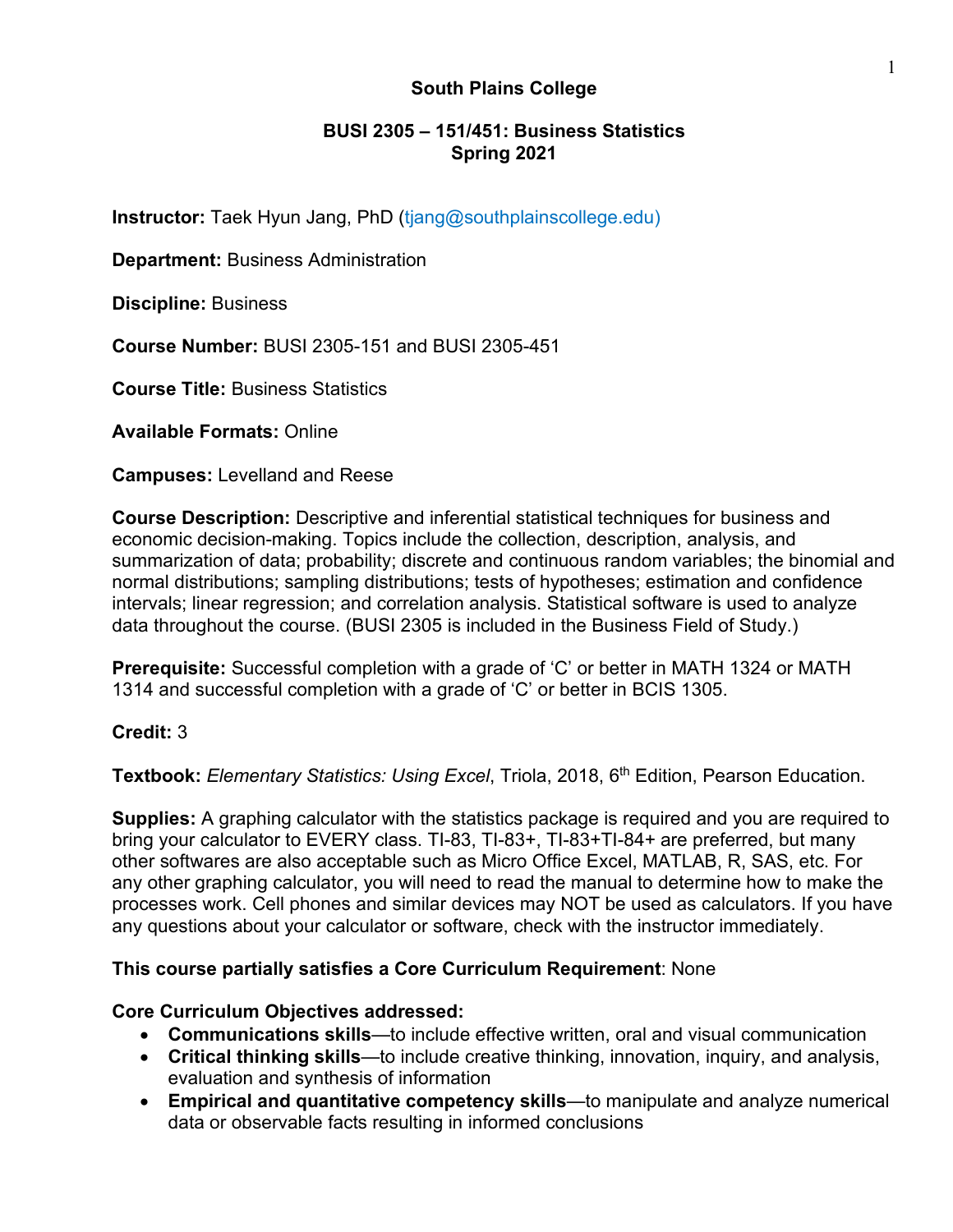**Student Learning Outcomes:** Upon completion of this course and receiving a passing grade, the student will be able to:

- 1. Describe the random processes underlying statistical studies.
- 2. Calculate and use probability in solving business problems.
- 3. Compute descriptive statistics, construct graphs for data analysis, and interpret outcomes.
- 4. Compute and interpret measures of central tendency and dispersion.
- 5. Calculate expected values to evaluate multiple outcomes of a decision.
- 6. Describe, interpret, and apply discrete and continuous probability distributions.
- 7. Construct and interpret confidence intervals for means and proportions.
- 8. Formulate, perform, and interpret hypotheses tests (one and two population parameters).
- 9. Calculate, evaluate, and interpret simple linear correlation/regression.
- 10.Use statistical software to graph, compute, and analyze statistical data.

**Student Learning Outcomes Assessment:** A pre- and post-test questions will be used to determine the extent of improvement that the students have gained during the semester

## **Course Evaluation:**

| <b>Assessment</b>               | <b>Grading Scale</b> |   |
|---------------------------------|----------------------|---|
| Homework: 20%                   | 90 or above A        |   |
| Exams (3): 20% each (total 60%) | 80 to 89             | B |
| Final Exam: 20%                 | 70 to 79<br>C.       |   |
|                                 | 60 to 69             | D |
|                                 | 59 and belowF        |   |

**Homework:** Homework will be assigned online through Pearson's MyStatLab. Students can access the homework assignment from SPC Blackboard without Course ID. The due date of homework will not be extended, so please check the due date often.

**Exams:** All exams will be assigned online through SPC Blackboard, and students must upload their solutions by the due through SPC Blackboard. The tentative exam schedule are as follows:

| <b>Exam 1: Chapters 1, 2, 3, &amp; 10</b> | (Feb. 18, 2021) |
|-------------------------------------------|-----------------|
| <b>Exam 2: Chapters 4, 5, &amp; 6</b>     | (Apr. 01, 2021) |
| Exam 3: Chapters 7, 8                     | (Apr. 29, 2021) |

**Final**: The comprehensive final will be given as directed by the official South Plains College Schedule. No make-up final will be given. The final exam will be comprehensive and cover all material covered in-class including chapters 1, 2, 3, 4, 5, 6, 7, 8, 9, & 10.

**Final Exam: Chapter 1, 2, 3, 4, 5, 6, 7, 8, 9 and 10 (May. 11, 2021)**

**Make-up:** Make-up work is given at the discretion of the instructor. NO make-up exams are given without prior notification AND proper documentation. If are absent from class, have given prior notification and proper documentation of your absence, you MUST make arrangements to take the exam BEFORE the next class period.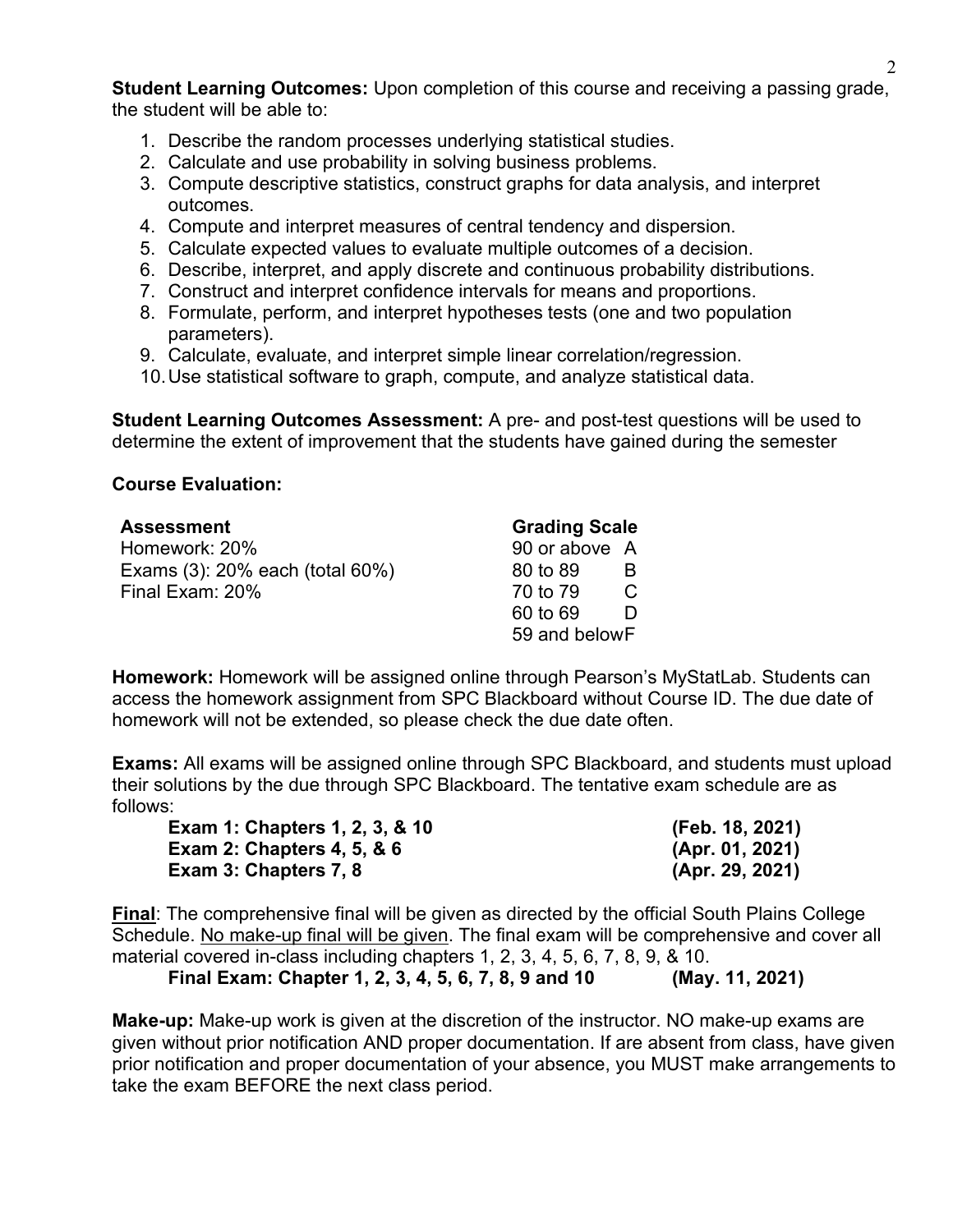**Communication:** We will communicate through SPC Email during this semester. Pease use your SPC email for this course, otherwise I cannot guarantee I will receive and respond to other email addresses.

**Attendance/Student Engagement Policy:** Attendance and effort are the most important activities for success in this course. The instructor maintains records of the student's engagement throughout the semester. The student will be allowed to miss twenty percent (20%) of class assignments for the semester, *for any reason*. Should this number be exceeded, the instructor has the right to drop the student with a grade of F or an X, depending on the instructor's discretion.

Plagiarism violations include, but are not limited to, the following:

- 1. Turning in a paper that has been purchased, borrowed, or downloaded from another student, an online term paper site, or a mail order term paper mill;
- 2. Cutting and pasting together information from books, articles, other papers, or online sites without providing proper documentation;
- 3. Using direct quotations (three or more words) from a source without showing them to be direct quotations and citing them; or
- 4. Missing in-text citations.

Cheating violations include, but are not limited to, the following:

- 1. Obtaining an examination by stealing or collusion;
- 2. Discovering the content of an examination before it is given;
- 3. Using an unauthorized source of information (notes, textbook, text messaging, internet, apps) during an examination, quiz, or homework assignment;
- 4. Entering an office or building to obtain an unfair advantage;
- 5. Taking an examination for another;
- 6. Altering grade records;
- 7. Copying another's work during an examination or on a homework assignment;
- 8. Rewriting another student's work in Peer Editing so that the writing is no longer the original student's;
- 9. Taking pictures of a test, test answers, or someone else's paper.

**COVID Syllabus Statement:** Should be provided by the Vice-President of Student Services over email.

**Student Code of Conduct Policy:** Any successful learning experience requires mutual respect on the part of the student and the instructor. Neither instructor nor student should be subject to others' behavior that is rude, disruptive, intimidating, aggressive, or demeaning**.**  Student conduct that disrupts the learning process or is deemed disrespectful or threatening shall not be tolerated and may lead to disciplinary action and/or removal from class.

**Diversity Statement:** In this class, the teacher will establish and support an environment that values and nurtures individual and group differences and encourages engagement and interaction. Understanding and respecting multiple experiences and perspectives will serve to challenge and stimulate all of us to learn about others, about the larger world and about ourselves. By promoting diversity and intellectual exchange, we will not only mirror society as it is, but also model society as it should and can be.

**Disability Statement:** Students with disabilities, including but not limited to physical, psychiatric, or learning disabilities, who wish to request accommodations in this class should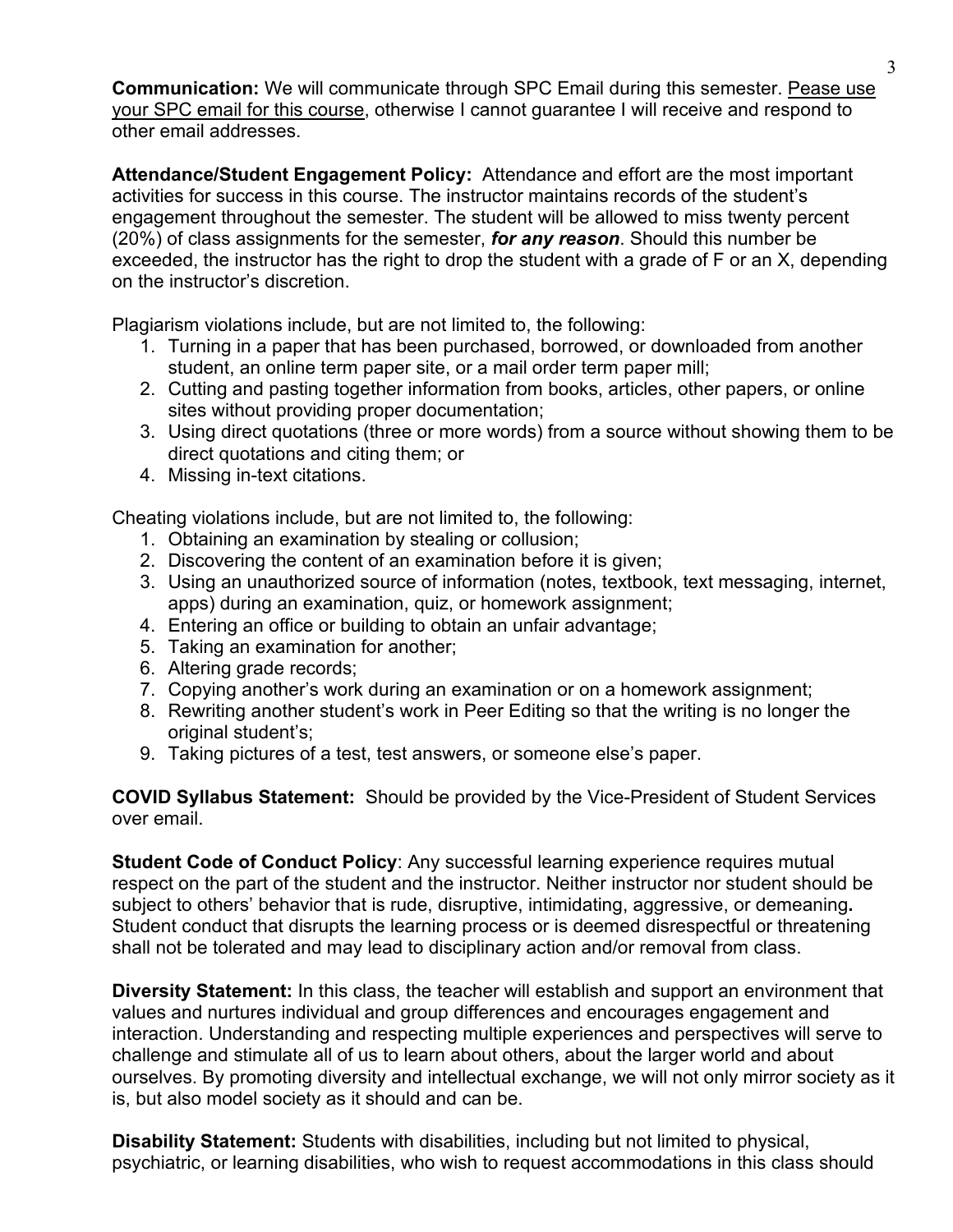notify the Disability Services Office early in the semester so that the appropriate arrangements may be made. In accordance with federal law, a student requesting accommodations must provide acceptable documentation of his/her disability to the Disability Services Office. For more information, call or visit the Disability Services Office at Levelland (Student Health & Wellness Office) 806-716-2577, Reese Center (Building 8) 806-716-4675, or Plainview Center (Main Office) 806-716-4302 or 806-296-9611.

**Nondiscrimination Policy:** South Plains College does not discriminate on the basis of race, color, national origin, sex, disability or age in its programs and activities. The following person has been designated to handle inquiries regarding the non-discrimination policies: Vice President for Student Affairs, South Plains College, 1401 College Avenue, Box 5, Levelland, TX 79336. Phone number 806-716-2360.

**Title IX Pregnancy Accommodations Statement:** If you are pregnant, or have given birth within six months, Under Title IX you have a right to reasonable accommodations to help continue your education. To [activate](http://www.southplainscollege.edu/employees/manualshandbooks/facultyhandbook/sec4.php) accommodations you must submit a Title IX pregnancy accommodations request, along with specific medical documentation, to the Director of Health and Wellness. Once approved, notification will be sent to the student and instructors. It is the student's responsibility to work with the instructor to arrange accommodations. Contact the Director of Health and Wellness at 806-716-2362 or [email](http://www.southplainscollege.edu/employees/manualshandbooks/facultyhandbook/sec4.php) [cgilster@southplainscollege.edu](mailto:cgilster@southplainscollege.edu) for assistance.

**Campus Concealed Carry**: Texas Senate Bill - 11 (Government Code 411.2031, et al.) authorizes the carrying of a concealed handgun in South Plains College buildings only by persons who have been issued and are in possession of a Texas License to Carry a Handgun. Qualified law enforcement officers or those who are otherwise authorized to carry a concealed handgun in the State of Texas are also permitted to do so. Pursuant to Penal Code (PC) 46.035 and South Plains College policy, license holders may not carry a concealed handgun in restricted locations. For a list of locations and Frequently Asked Questions, please refer to the Campus Carry page at: <http://www.southplainscollege.edu/campuscarry.php> Pursuant to PC 46.035, the open carrying of handguns is prohibited on all South Plains College campuses. Report violations to the College Police Department at 806-716-2396 or 9-  $1 - 1$ .

**SPC Bookstore Price Match Guarantee Policy:** If you find a lower price on a textbook, the South Plains College bookstore will match that price. The difference will be given to the student on a bookstore gift certificate! The gift certificate can be spent on anything in the store.

If students have already purchased textbooks and then find a better price later, the South Plains College bookstore will price match through the first week of the semester. The student must have a copy of the receipt and the book has to be in stock at the competition at the time of the price match.

The South Plains College bookstore will happily price match BN.com & books on Amazon noted as *ships from and sold by Amazon.com*. Online marketplaces such as *Other Sellers* on Amazon, Amazon's Warehouse Deals, *fulfilled by* Amazon, BN.com Marketplace, and peer-topeer pricing are not eligible. They will price match the exact textbook, in the same edition and format, including all accompanying materials, like workbooks and CDs.

A textbook is only eligible for price match if it is in stock on a competitor's website at time of the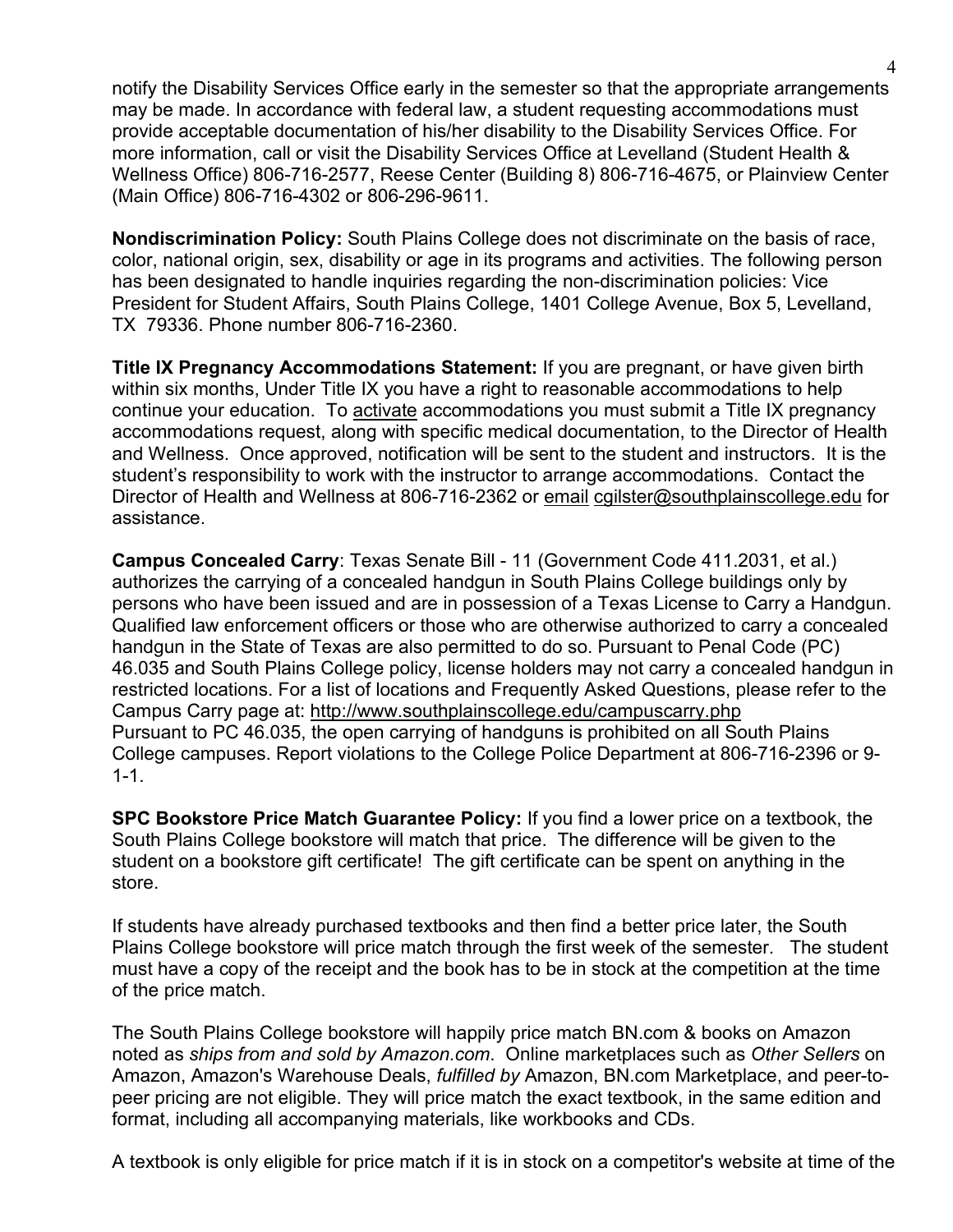price match request. Additional membership discounts and offers cannot be applied to the student's refund.

Price matching is only available on in-store purchases. Digital books, access codes sold via publisher sites, rentals and special orders are not eligible. Only one price match per title per customer is allowed.

Note: The instructor reserves the right to modify the course syllabus and policies, as well as notify students of any changes, at any point during the semester.